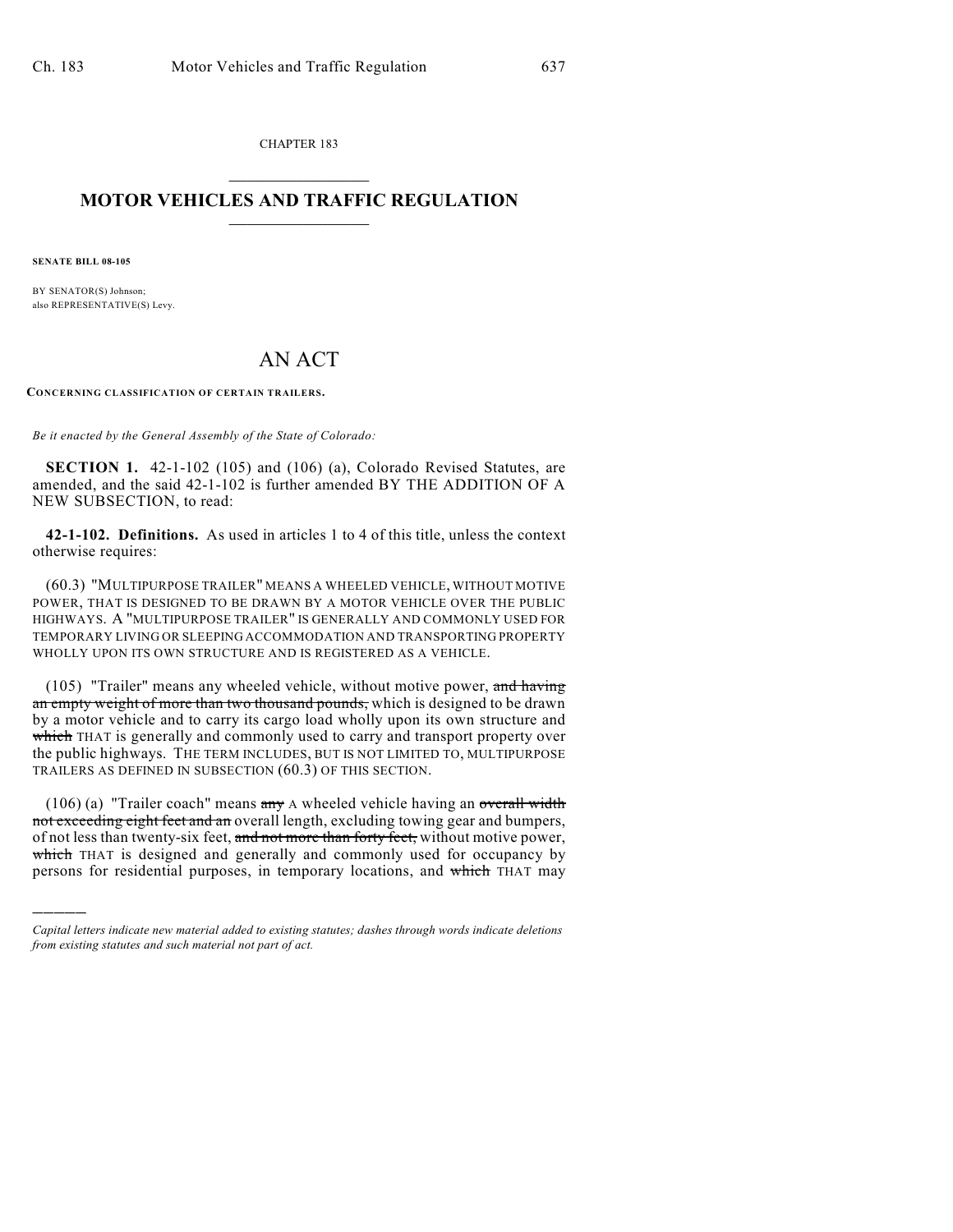occasionally be drawn over the public highways by a motor vehicle and is licensed as a vehicle.

**SECTION 2.** 42-3-106 (2) (b) and (2) (d), Colorado Revised Statutes, are amended to read:

**42-3-106. Tax imposed - classification - taxable value.** (2) For the purpose of imposing graduated annual specific ownership taxes, the personal property specified in section 6 of article X of the state constitution is classified as follows:

(b) Every truck, laden or unladen truck tractor, trailer, and semitrailer used for the purpose of transporting property over any public highway in this state and not included in Class A shall be Class B personal property; EXCEPT THAT MULTIPURPOSE TRAILERS SHALL BE CLASS D PERSONAL PROPERTY.

(d) Every utility trailer, camper trailer, MULTIPURPOSE TRAILER, and trailer coach shall be Class D personal property.

**SECTION 3.** 42-3-121 (1) (a), Colorado Revised Statutes, is amended to read:

**42-3-121. Violation of registration provisions - penalty.** (1) It is unlawful to commit any of the following acts:

(a) To operate or permit the operation, upon a highway, of a motor vehicle subject to registration under this article or to possess or control a trailer coach OR TRAILER that is not registered and does not display the number plates issued for such vehicle or trailer coach for the current year, except for trailer coaches OR TRAILERS owned by a licensed dealer or licensed manufacturer while being held for sale or resale or while operated on the streets or highways with dealer plates or depot tags authorized pursuant to section 42-3-116;

**SECTION 4.** 42-4-502 (5) (b), Colorado Revised Statutes, is amended to read:

**42-4-502. Width of vehicles.** (5) (b) The width requirements imposed by subsection (1) of this section shall not include appurtenances on recreational vehicles, including but not limited to motor homes, travel trailers, fifth wheel trailers, camping trailers, recreational park trailers, MULTIPURPOSE TRAILERS, and truck campers, all as defined in section 24-32-902, C.R.S., so long as such recreational vehicle, including such appurtenances, does not exceed a total outside width of nine feet six inches.

**SECTION 5.** 12-6-102 (16.5), Colorado Revised Statutes, is amended to read:

**12-6-102. Definitions.** As used in this part 1 and in part 5 of this article, unless the context or section 12-6-502 otherwise requires:

(16.5) "Recreational vehicle" means a camping trailer, fifth wheel trailer, motor home, recreational park trailer, travel trailer, or truck camper, all as defined in section 24-32-902, C.R.S., OR MULTIPURPOSE TRAILER, AS DEFINED IN SECTION 42-1-102, C.R.S.